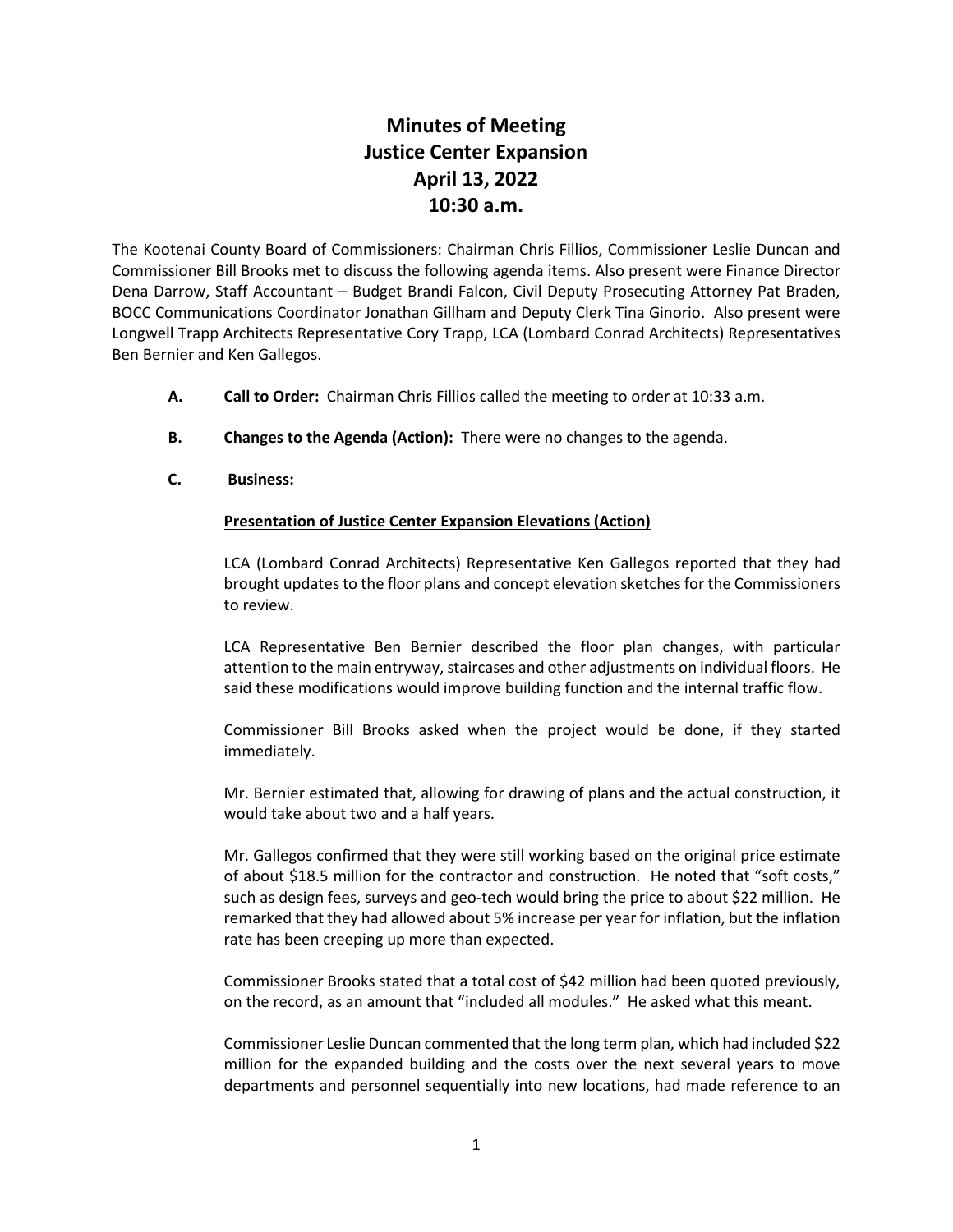amount of \$42 million. She said those later movements all represented individual projects.

In response to a question from Commissioner Brooks, Mr. Bernier highlighted the elevators and ramps which were planned for the building, to allow full access.

Mr. Gallegos said that they planned to minimize the disruption to the staff in the Justice Building's routine as much as possible during the construction.

Mr. Gallegos then directed the Commissioners' attention to several renditions of the outside of the building. He discussed the materials they planned to use, the outside lighting and aesthetics.

Chairman Fillios and Commissioner Duncan both indicated that they felt the design and appearance were acceptable as presented.

## **Justice Center Expansion Next Steps (Action)**

Longwell Trapp Architects Representative Cory Trapp stated that the next step for him would be to meet with City of Coeur d'Alene representatives for an informal review of the plans to ensure they met all appropriate guidelines.

Mr. Gallegos suggested that the Commissioners begin their search for a CMGC (Construction Manager General Contractor) so that preliminary estimates could begin. He remarked that while the Board put out an RFQ (Request for Qualifications) and moved through that process, his group could be working on a parallel timeline with the City.

Mr. Trapp stated that he would work with Civil Deputy Prosecuting Attorney Pat Braden on the legal aspects of the project.

Mr. Trapp explained the difference between use of a CMGC, a Design-Bid-Build process and a Design-Build process. He indicated that he favored the CMGC because that led to better communication and cooperation between the owner, contractor and architect. He said it often also resulted in reduced costs for a project.

Chairman Fillios suggested that they proceed as Mr. Gallegos had suggested.

No objections were voiced.

**D. Public Comment:** This section is reserved for citizens wishing to address the Board regarding a County related issue. Idaho Law prohibits Board action on items brought under this section except in an emergency circumstance. Comments related to future public hearings should be held for that public hearing. There were no public comments.